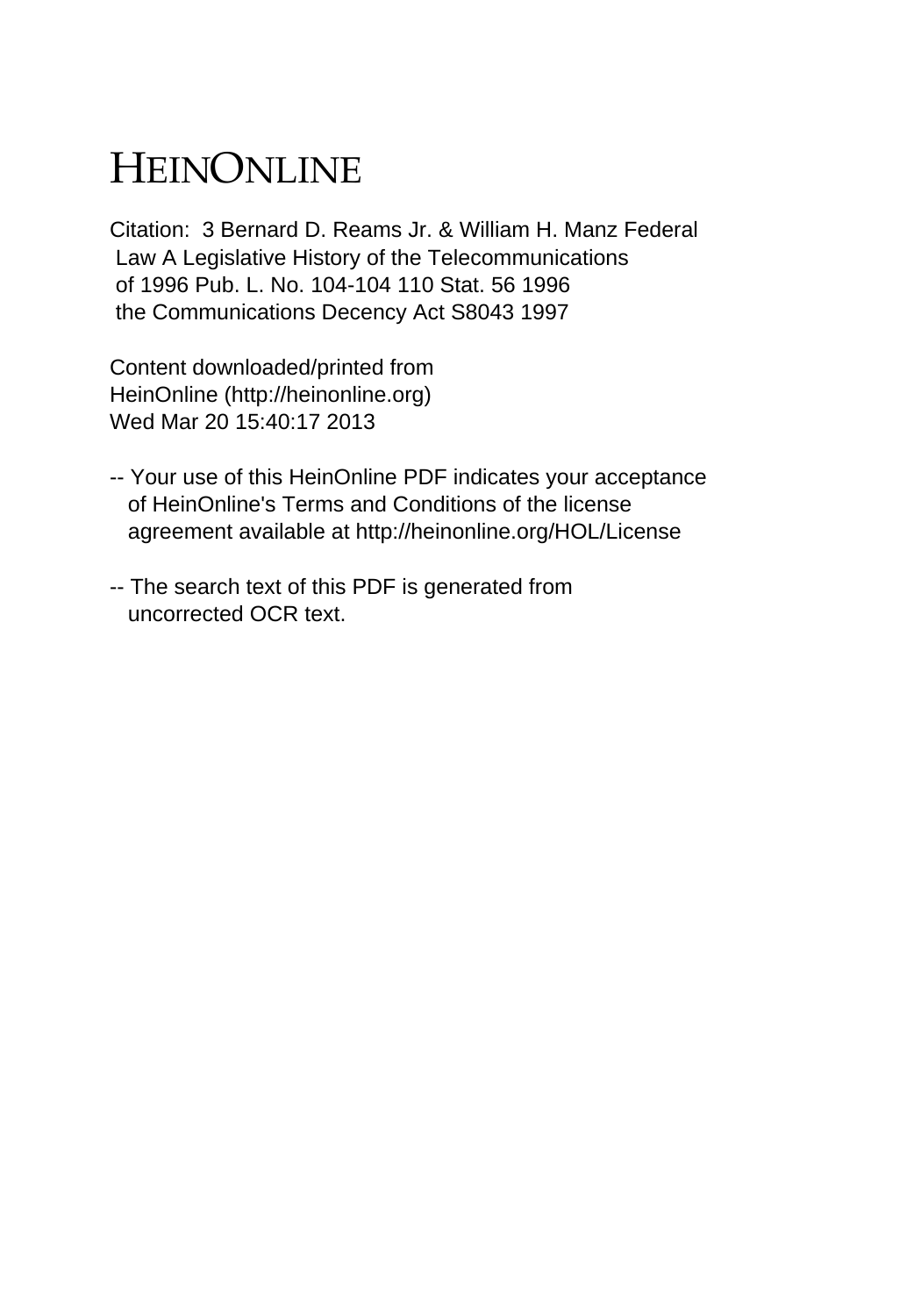abelter, sound amplification devices, and *AMENDMENTS SUBMITTED*<br>such other equipment as may be required for<br>the event to be carried out under this resolution. The portable shelter shall be approximated THE TELECOMMUNICATIONS COM-<br>mately 60 feet by 55 feet in estate of the second in the SERGULATION<br>Comanche helicopter referred to in section 1. ACT OF 1935 COMMUNICATIONS technology **displays and** video presentations **DECENCY ACT** OF **<sup>1995</sup>** asoctated with the event.

**SEC. 4 EVENT PREPARATIONS.** DORGAN AMENDMENT NO. 1259

The Joint **Venture is** authorized to conduct the event to be carried out under this resolution. Mr. DORGAN proposed an amend-<br>tion from 8 a.m. to 3 p.m. on June 31, 1995, or ment to the bill (S. 652) to provide for<br>on such other date as may be designated a pro-compet

The Architect of the Capitol and the Capitol Police Board are authorized to make any conclusion in the 24 of page 44, strike the word and it include the form of the strike the word are required to carry out the event under this crequired to carry out the event u resolution.

The Boeing Company and the United Tech-<br>
IM. MCCAIN proposed an amendment<br>
nology Corporation shall not regressed, either directly or indirectly, that this resolu-<br>
the pays 42, starks out line 23 and all that<br>
then direct

**SENATE RESOLUTION 129-TO ELECT RELLY D. JOHNSTON AS SECRETARY OF THE SENATE** 

Mr. NICKLES (for Mr. DOLE) submitted the following resolution; which was considered and agreed to:

## SENATE RESOLUTION 130-REL-<br>ATIVE TO THE ELECTION OF THE M. MCCAIN (for himself, Mr. PACK-<br>SECURE ARE RESOLUTED FOR A WOOD, Mr. CRAIG, Mr. KYL, Mr. GRAMM.

ted the following resolution; which **was** proposed an amendment to the **bill S.** considered and agreed to' **652,** supra; as follows: i

States be notified **of** the election **of** the **ROe- fll** satisfaction **of** the **public interest,** con-Secretary of the Senate. subparagraph."

**ATIVE TO THE ELECTION OF THE** to the bill **S. 622, supra; as follows:**<br>SECRETARY OF THE SENATE **but the and form section section section section section** 

Mr. NICKLES (for Mr. DOLE) submitted the following resolution; which was considered and agreed to: **COHEN (AND** OTHERS)

Resolved. That the House of Representa-<br>tives be notified of the election of the Honortives **be** notified of the election of the Honor- Mr. THURMOND, Mrs. HUTCINSON. and **able Kelly D.** Johnston. of Oklahoma. **asSeo-** Mr. **LEAHY)** proposed an amendment to able Kelly D. Johnston, of Oklahoma, as Sec. Mr. LEAHY) proposed an amendency of the Senate. bill S. 652, supra; as follows:

**PETTION AND DEREGULATION**<br>ACT OF 1995 COMMUNICATIONS<br>DECENCY ACT OF 1995

may begin at 1 p.m. on the day before the accelerate rapidly private sector deceant and removal of the displays, shelter, ployment of advanced telecommunition and Communication and Communication and State and State and Sta day following the event.<br> **ADDMONALAREADEMONAL AREAD AREAD AND COMPETITION, and for other purposes; as<br>
The Architect of the Cantol and the Capfollows:** 

## **55801000.**<br>**55C. 4. LIBUTATION ON REFRESENTATIONS.** Mr. MCCAIN proposed an amendment

of the Boeing Company or the United Tech-VERSAL SERVICE CONTREBUTIONS.—The Commology Corporation or any product or service mission may not take action to impose unit offered by the Boeing Company or the United Versal servi

**Such** contributions, **until- "(I)** the Commission submits to the **Com-**mittee **on Commerce,** Science. **and Transpor-**ELECT KELLY D., JOHNSTON AS Commerce of the House of Representatives a SECRETARY OF THE SENATE report on the contributions, to the imposed; and the MICKLES (for Mr. DOLE) submit- "(2) a period of 120 days has elapsed after

considered **and** agreed to:. **"(ki) EFFECrive** DATE.-This section takes effect **on** the date **of the** enacnment **of** the **S. RE.** 129 Telecommunications Act of **1995.** except for Resol ed. That Kelly **D.** Jobnton. **of Okia,** subsections **(c). (s). (0. (g). and (U).** which shall take effect one **year** after the date of **horrtM,** e'be. a~tnd **hee~emlbSyJis. elcted Secrtary n enectrent of that Act.". of** the Senat begining **June 8.** 1995. 'eeausto **htAt"**

## **MCCAIN (AND** OTHERS)

ATIVE TO THE **ELECTION OF** THE Mr. McCAIN (for himself, Mr. PACK-SECRETARY OF THE **SENATE WOOD,** Mr. **CRAIG.** Mr. **KYL.** Mr. **GRAMM,** Mr. ABRAHAM, **Mr. DOMENICi.** Mr. **THOM-**Mr. NICKLES (for Mr. DOLE) submit- **AS,** Mr. **KEMOrSoSi,** and Mr. BURNS)

**S.** RZL **130** On **page g0.** line **S.** after **"necessity.". in-** sert: "Full implementation **of** the checklist Resolved. That the Presiden6 **of** the United found in subsection **(b)(2)** shall be deemed in full satisfaction of the public interest, convenience, and necessity requirement of this

### **McCAIN AMENDMENT NO.** 1262

**SENATE** RESOLUTION 131-REL- Mr. **MCCAIN** proposed an amendment

**SECRETARY OF THE SECTION OF SET ACT AND REFLUENCE SECTION AS Appropriate.** 

**8. REA. 131 AMENDMENT NO. 1263**<br>the House of Berresents. Mr. COHEN (for himself, Ms. SNOWE,

On page 8, between lines 12 and 13, insert<br>the following:<br>(15) When devices for achieving access to<br>telecommunications systems have been<br>available directly to consumers on a com-<br>panitive basis, consumers have enjoyed ex-<br> innovation.

**(16)** While recognizing the legitimate Interest of multichannel video programming distributors to ensure the delivery of services to authorized reconverter box and the converter box summers on a competitive basis. The private server basis and acoust server as the ex **these** devices. When the private sector **falls** *to* develop and adopt such standsrcI. the Federal government may **play** a **role by tak-Ing** transitional actions to ensure competi-

**tion. On page 82,** betweeo lines 4 **and 5.** insert the following.

SEC. **TOB. COMPETITIVE AVAILABILITY OF CON. VERTER BOXES.** 

Part *HI* of title VI **(47 U.S.C. 521** et **seq.) Is** amended **by** inserting after section **624A** the **following**

**"SEC. 434B. COMPSTITIVE AVAILABILITY OF CON-<br><b>VERTEB BOXES.**<br>''(a) AVAILABILITY.--The Commission shall.

after notice and opportunity for public **ecxn-**ment. adopt regulations to **ensure** the com-petitive availability of addresoabie converter peaks a subscribers of services of multi-<br>channel video programming distributors<br>from manufacturers, retailers, and other<br>from manufacturers, retailers, and other<br>vendors that are not telecommunications<br>carriers and not af telecommunications service. **Such** regula-tions shall take into account- **"(1)** the needs of owners and distributor **of** video programming **and** Information services

to ensure system **and** signal security **and** prevent theft of the programming or **serv**ices; an

**"()** the need to ensure the further deploy-ment of **new** technology relating to con-

number of the commonly results. The commonly results of the results of the section results of the beam of the commission of such that there is that there is the commission of such that there exists a competitive market for

### **DORGAN (AND** OTHERS) **AMENDMENT NO. 1264**

Mr. **DOROAN** (for himself. Mr. **SIMON.** Mr. KERREY, Mr. REID, and Mr. LEAHT) proposed an amendment to the **bill S. 652. supra, as follows:**

On **page** *a6* line **2.** beginning with **the** word "after". delete all that **follows** through the word "services" **on** line 2. pae **83 and** insort therein the followin'. "to the extent **ap-** proved **by** the Commission and **the** Attorney proved by the Commission and the Attorney General".

**On page 88.** line **17.** after the word "Com-mission", **add** the words "and Attorney **Gen**eral". On pae **89,** beginning with the word **"be-**

**fore"** on line **9.** strike all that **follows** through **Une 1.** On page **g.** line **10,** replace **"(3)"** with

**"(C)";** *after* the word ",Commiselon" on **line 17. add** the words "or Attorney General"; and after the word **"Commission" on line 19. add**

the words **"and** Attorney General". On **page go.** after.lne **11. add** the following pa agraphs: **"** *.. :*

**S8043**

HeinOnline -- 3 Bernard D. Reams, Jr. & William H. Manz, Federal Telecommunications Law: A Legislative History of the Telecommunications Act of 1996, Pub. L. No. 104-104, 110 Stat. 56 (1996) including the Communications Decency Act S8043 1997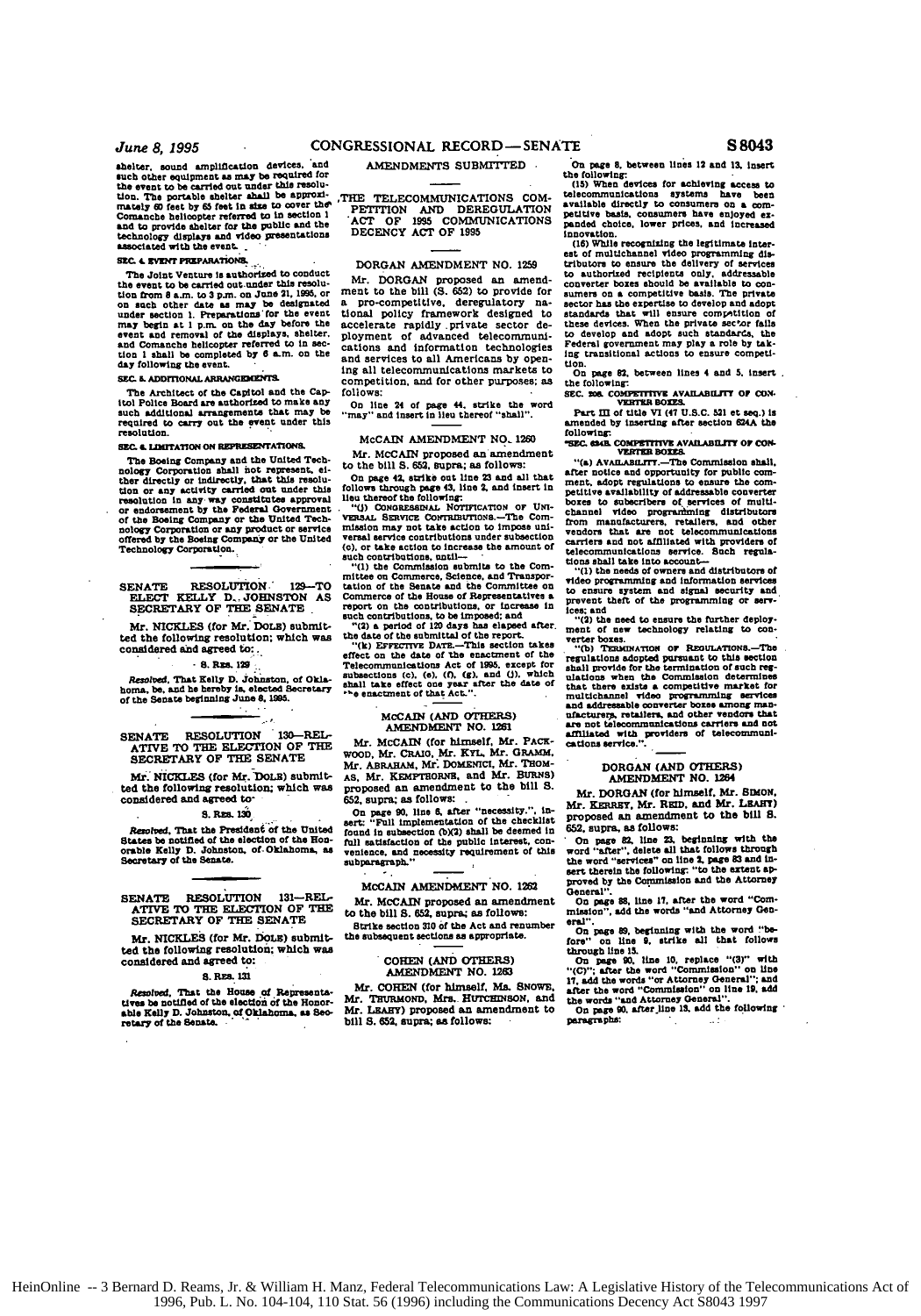HeinOnline -- 3 Bernard D. Reams, Jr. & William H. Manz, Federal Telecommunications Law: A Legislative History of the Telecommunications Act of 1996, Pub. L. No. 104-104, 110 Stat. 56 (1996) including the Communications Decency Act [l] 1997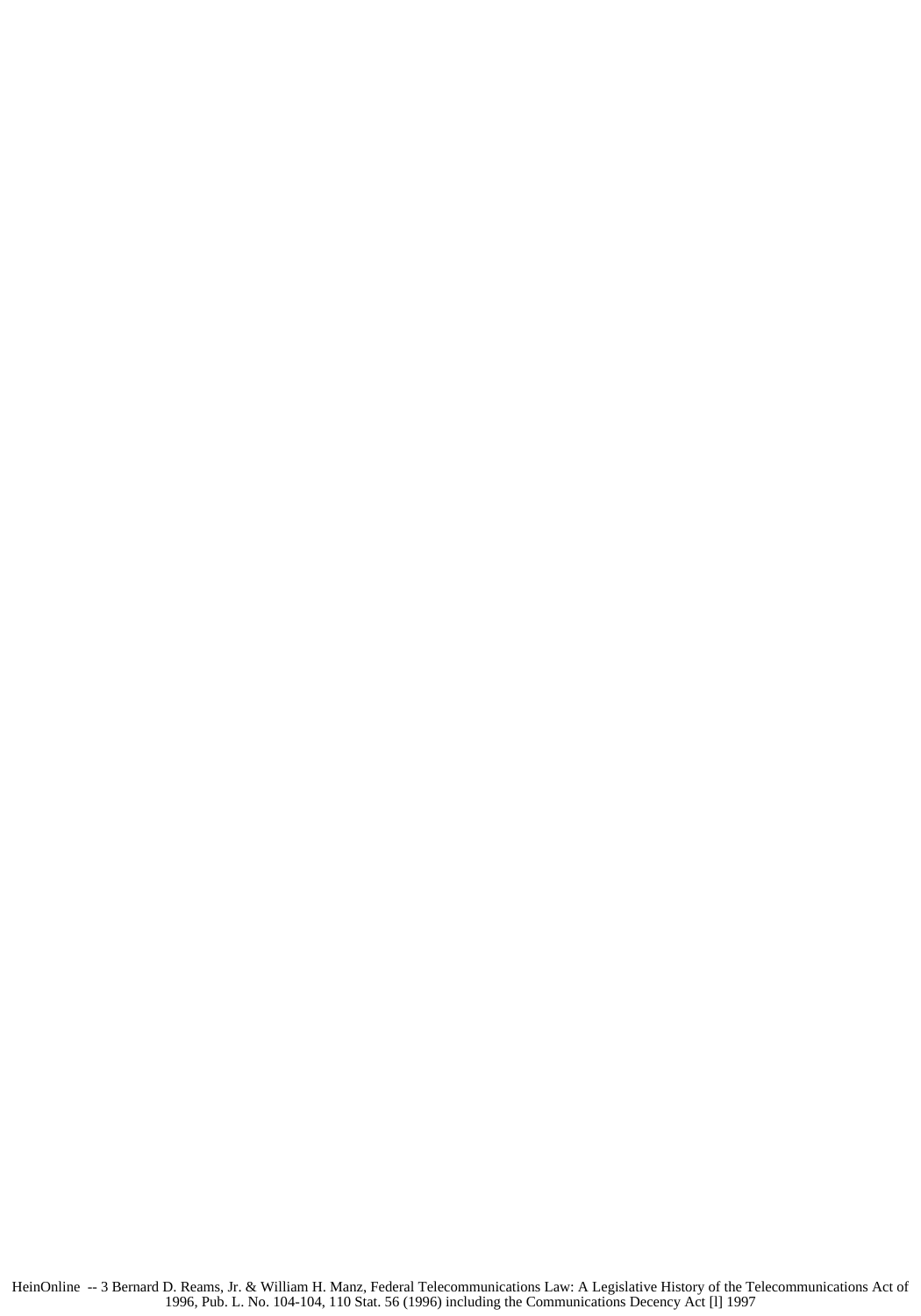Document No. **28**